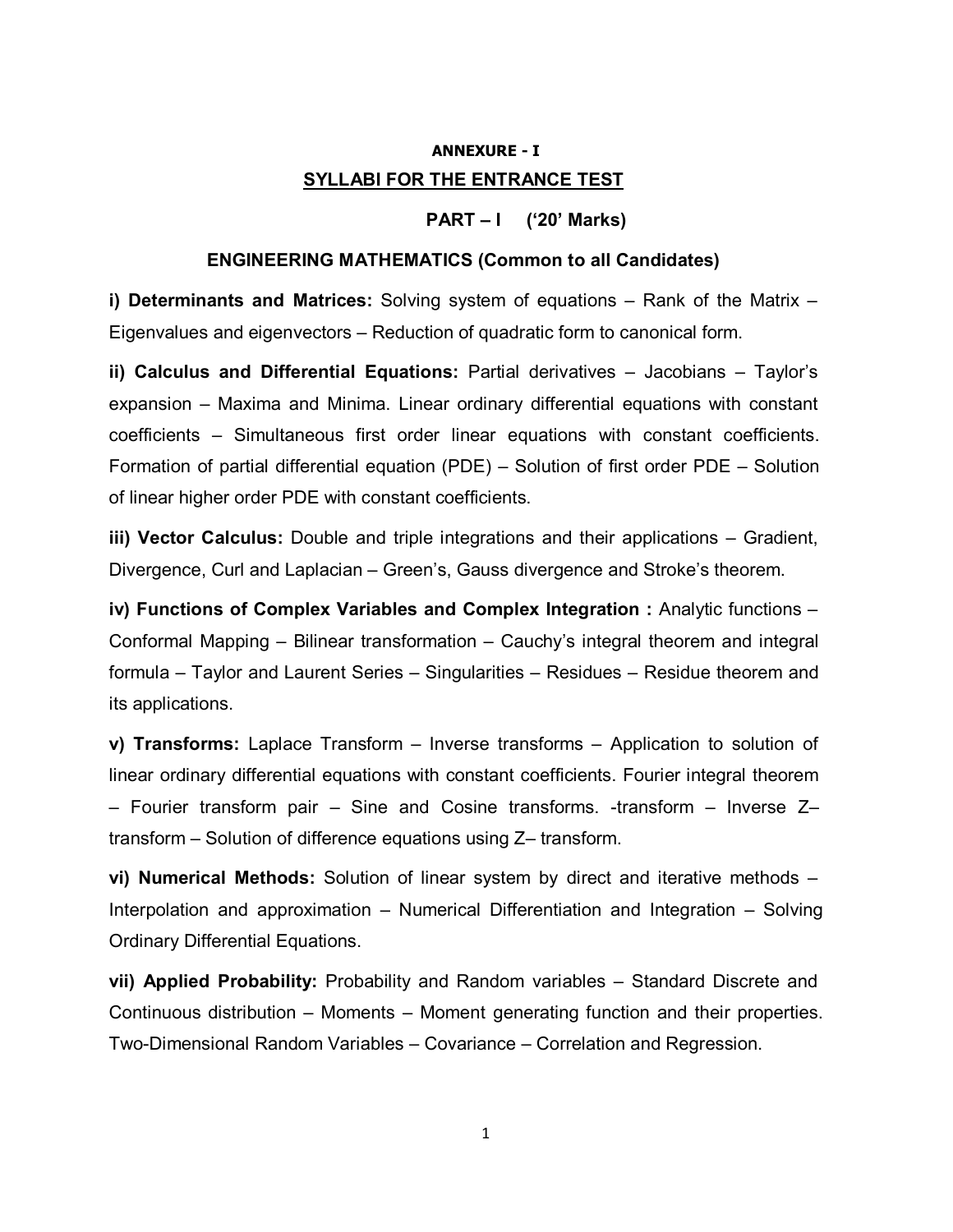# PART – II ('20' Marks)

#### BASIC ENGINEERING & SCIENCES (Common to all Candidates)

i) Applied Mechanics : Law of Mechanics – Lame's theorem – Forces, Moments and Couples – Displacement, velocity and Acceleration – Friction – Moment of Inertia.

ii) Mechanical Engineering : Laws of thermodynamics – Open and closed systems – Equation of state – Heat and Work.

iii) Physics : Sound - Latices - Ultrasonic flaw detector - X-ray radiography -Interference Fringes – Planck's quantum theory – Laser and Fibre Optics.

iv) Material Science : Fracture – Magnetic and Dielectric materials – Conductor and Semi conductor materials – Ceramic and Super conductor materials.

v) Civil Engineering : Fluid Statics and Dynamics – Boundary Layer – Pumps and Turbines – Environmental Pollution.

vi) Electrical Engineering : Ohm's law – Kirchoff's law – A.C. circuits – D.C. machines – Transformers – Synchronous machines – Instrumentation.

vii) Computers : Computer organisation – Architecture – Arrays – Pointers – User defined function – C program.

viii) Chemistry : Adsorption – Chromatography – Chemical kinetics – Electrochemistry – Spectroscopy – Fuels and Combustion.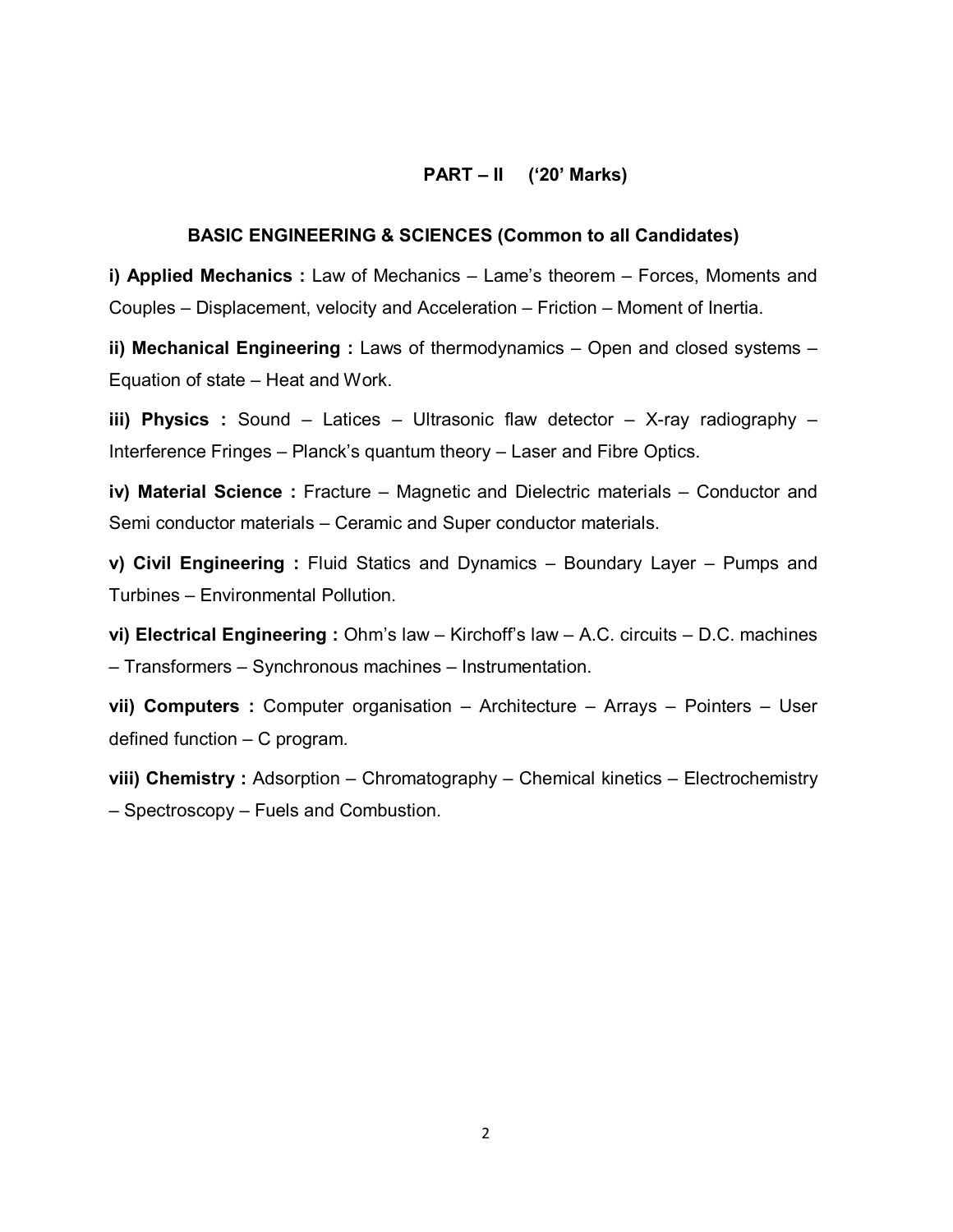#### PART – III ('60' Marks)

## 1. CIVIL ENGINEERING

i) Structural Engineering : Mechanics: Stress-Strain Relationships – Principal stresses and Principal strain in two dimension and three dimension. Composite Bars – Composite Beams – Elastic Constants. Beams and Bending – Shear Force and Bending Moment Diagrams – Flexural and Shear Stresses. Slope and Deflection of Beams. Thin and Thick Cylinders. Torsion. Theories of Failure – Unsymmetrical Bending – Curved Beams – Theories of Columns. Combined Direct and Bending Stresses.

Structural Analysis: Static and Kinematic Indeterminancy – Energy Principles – Deflection of pin jointed plane frames – rigid frames. Classical Method of Analysis of indeterminate structures (Slope deflection and Moment Distribution) – Matrix Method. Arches and Suspension Bridges – Influence Line for Determinate and Indeterminate Structures. Plastic Analysis of Structures.

Building Materials: Cement - Concrete – properties of ingredients- Mix Design- Quality Control- Special Concrete – Concreting Methods- Brick – Brick Masonry – Stone – Timber – Steel.

Concrete Structures: Design Methods – Limit State Design for beams, slabs, columns and footings – retaining walls – Water Tanks. Prestressed Concrete – Principles – Methods – Losses – Deflection – Design.

Steel Structures: Steel Sections – Connections – Design of Tension and Compression Members – Beams, Column Bases – Plate Girders and Trusses.

ii) Soil Mechanics and Foundation Engineering : Soil Mechanics: Nature of soil – phase relationships – Soil classification; Soil water – static pressure – effective stress principle; permeability – seepage; Stress distribution in soil – Consolidation (Terzaghi's one dimension consolidation theory); Compaction shear strength of soil – Mohr – Coulomb theory – determination of shear strength by different methods; Slope stability analysis – protection measures.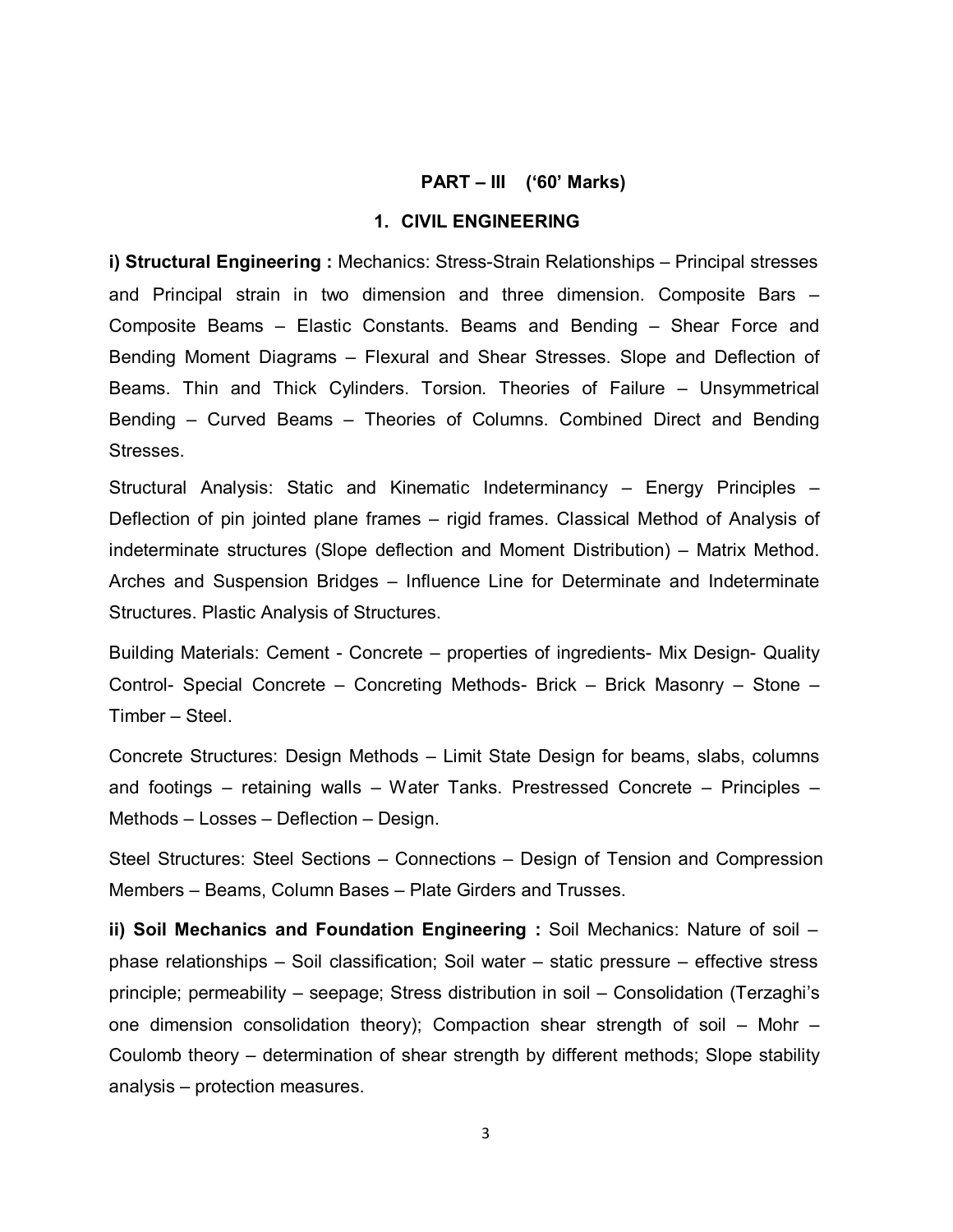Foundation Engineering: Site investigation – scope and objectives – drilling techniques – depth and spacing of boreholes – sampling Techniques – penetration tests (SPT and SCPT) – plate load test – selection of foundation; Foundation types – shallow foundation – bearing capacity (Terzaghis Theory and BIS formula) – allowable bearing pressure – bearing capacity from field tests – settlement of foundation – allowable settlement – Codal provisions; Design of foundations – Isolated, combined and raft foundation; Pile foundations – static and dynamic pile driving formulae (Engineering News and Hiley method) – Pile groups – capacity and settlement – Codal provisions – pile load test – negative friction on piles; Earth pressure theories – Earth pressure on retaining walls – stability analysis of retaining wall.

iii) Transportation Engineering : Highway Planning: Road Classification, Geometric Design of Highways, Construction of Earth, WBM, Bituminous and concrete roads, Design of flexible and rigid pavements. Drainage of roads, maintenance of roads. Railways, Airways, Docks and Harbour Planning: Railway alignment, components of permanent way, geometric design Airport planning, components of airport, site selection, planning for terminal building, runways. Harbour planning, components of harbour, inland water transport.

Traffic Engineering: Traffic characteristics, Traffic surveys, Traffic Signals, Road markings and signs.

iv) Water Resources Engineering : Fluid Mechanics and Hydraulics: Properties of fluids. Fluid statics and relative equilibrium. Basic concepts of fluid flow - kinematics and dynamics. Concept of system and control volume application to continuity, momentum and energy equations. Dimensional analysis and model studies. Laminar and turbulent flow through pipes. Boundary layers. Steady uniform and gradually varied flow in open channels. Rapidly varied flows. Turbines and pumps and positive displacement pumps.

Hydrology and Ground Water: Hydrometeorology. Hydrologic cycle. Precipitation and its measurements. Abstractions. Runoff estimation. Hydrograph analysis. Unit Hydrograph. Hydrologic extremes floods and droughts. Rainwater harvesting. Properties of aquifer. Groundwater development. GEC norms. Well hydraulics. Steady and unsteady flows. Ground water quality.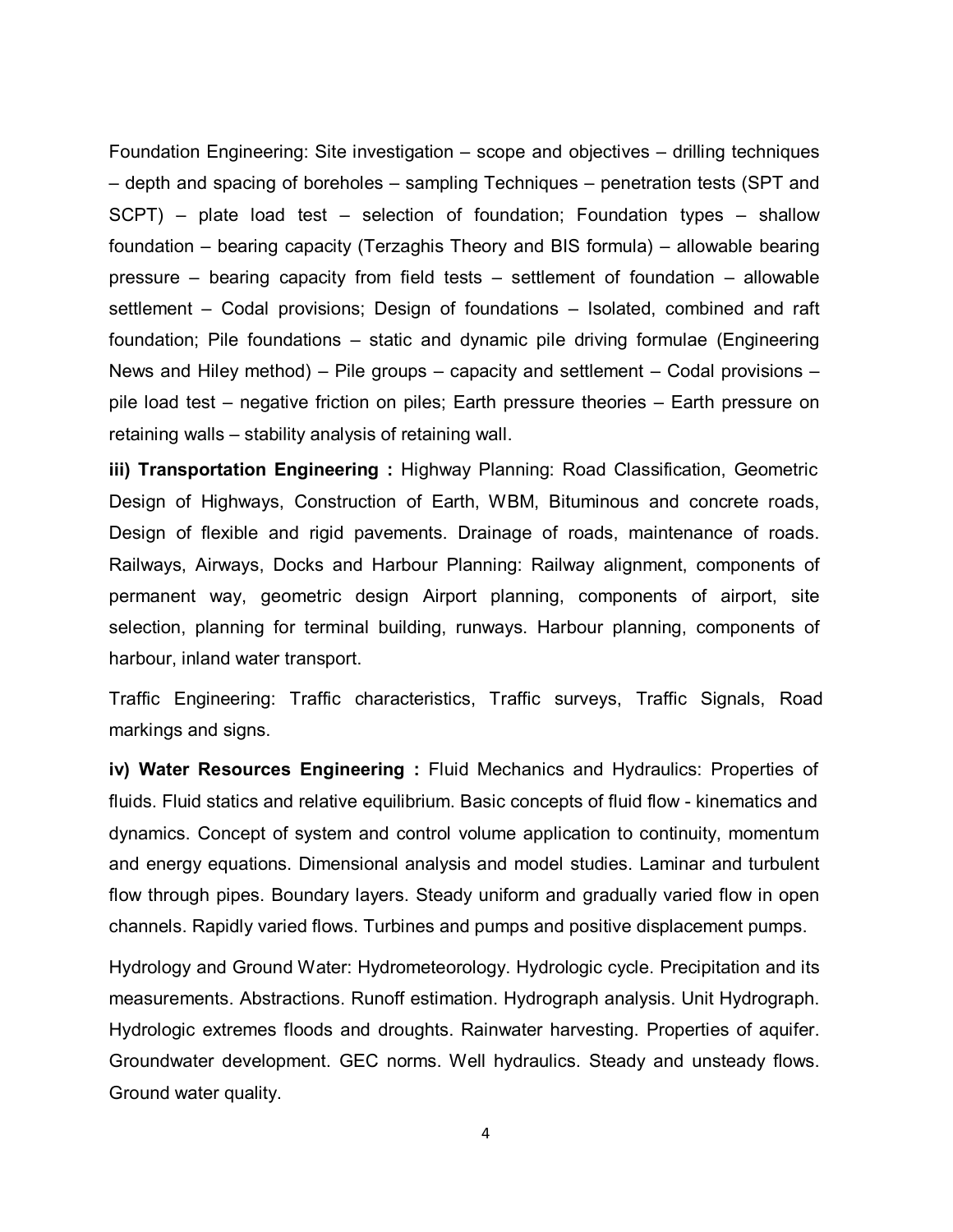Irrigation Engineering: Irrigation system. National water policy. Components of irrigation network. Design of lined and unlined channels. Waterways, head works, gravity dams and spillways. Design of weirs on permeable foundation. Soil water relations. Crop water requirements. Irrigation scheduling and methods. Duty, delta and base period. Irrigation water quality. Irrigation water management. Participatory approach.

v) Environmental Engineering : Water and Waste water Engineering: Water requirements; water demand, quality standards; Development of water supply source, conveyance system; basic unit processes and operations for water treatment; water distribution; sewage characteristics; sewage treatment, primary and secondary treatment of sewage, sludge disposal, sewage disposal.

Air Pollution and Control: Types of pollutants, their sources and impacts, air pollution meteorology, air pollution control, air quality standards and limits.

Noise Pollution and Control: Impacts of noise, permissible limits of noise pollution, measurement of noise and control of noise pollution.

vi) Surveying: Surveying: Chain survey-traversing-plotting: compasses-bearings plane table-leveling-bench marks-temporary and permanent adjustments-reduction: contouring and volumes-theodolites - Gale's table-lay out - setting out works-curve ranging-mine surveying-techeometric survey triangulation- base line-correctionstrigonometric leveling - errors and sources-classification of errors-equationlevel netsastronomical survey-practical astronomy-photogrammetry-EDM-hydrographic surveyriver.

Electronic survey- infrared EDM-microwave system-modern positioning systems trilateration.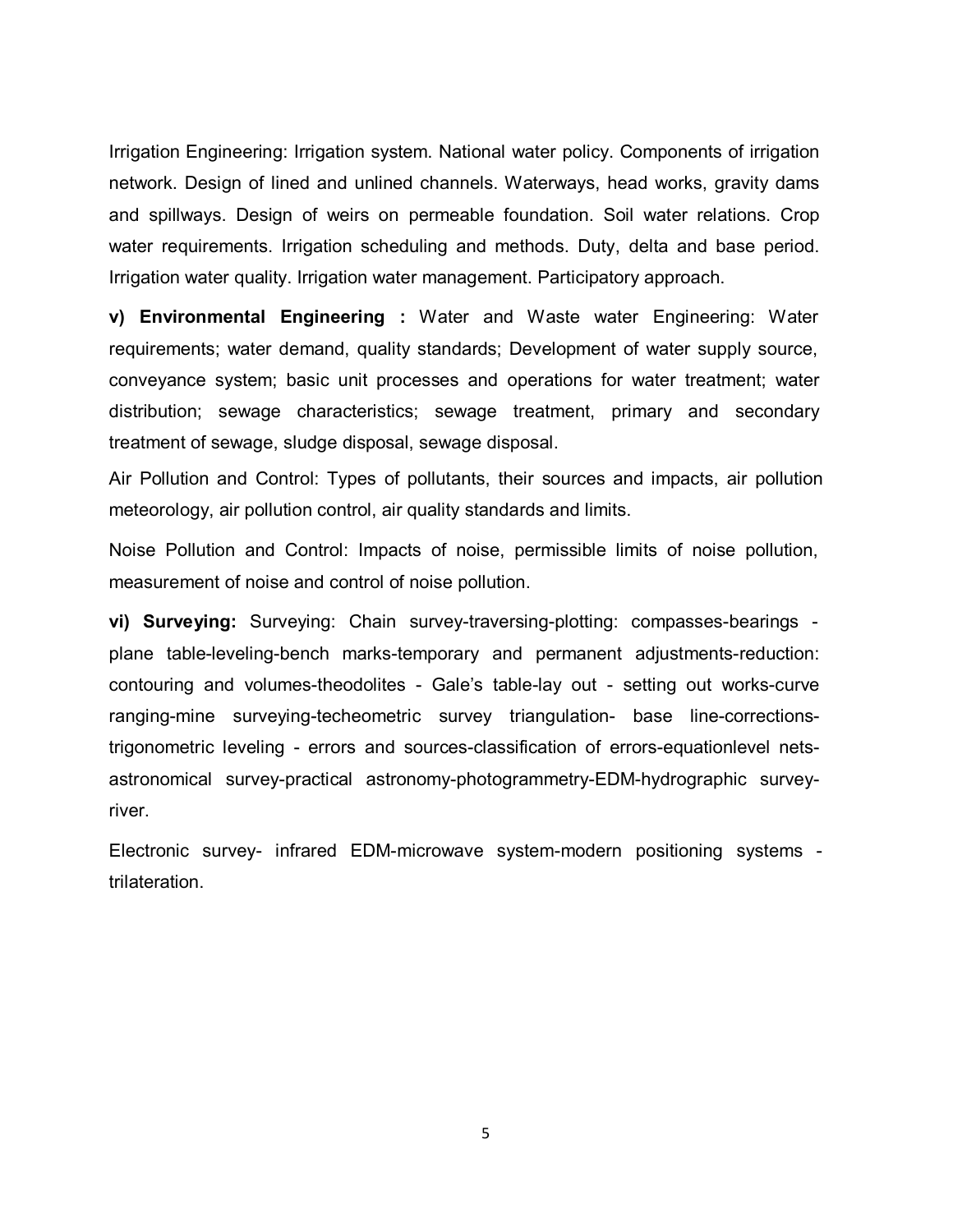#### 2. ELECTRICAL & ELECTRONICS ENGINEERING

i) Electrical Circuits and Fields : KCL, KVL, Nodal & Mesh analysis, transient response of D.C and A.C networks; sinusoidal steady-state analysis; resonance in electrical circuits; concepts of ideal voltage and current sources, network theorems, driving point admittance and transfer functions of two port network, three phase circuits; Fourier series and its application; Gauss theorem, electric field intensity and potential due to point, line, plane and spherical charge distribution, dielectric, capacitance calculations for simple configurations; Ampere's and Biot-Savart's law, inductance calculations for simple configurations.

ii) Electrical machines : Single phase transformer-equivalent circuit, phasor diagram, tests, regulation and efficiency; three phase transformer-connections; auto transformer; principles of energy conversion, windings of rotating machines: D.C generators and motors-characteristics, starting and speed control, armature reaction and commutation; three phase induction motors-performance characteristics, starting and speed control; single-phase induction motors; synchronous generators- performance, regulation; synchronous motors-starting characteristics, applications, synchronous condensers; fractional horse power motors; permanent magnet and stepper motors.

iii) Power Systems : Electric power generation – thermal, hydro, nuclear; transmission line parameters; steady-state performance of overhead transmission lines and cables and surge propagation; distribution system, insulators, bundle conductors, corona and radio interferences effects; per-unit quantities; bus admittance and impedence matrices; load flow; voltage control and power factor correction; economic operation; symmetrical components, analysis of symmetrical and unsymmetrical faults; principle of over current, differential and distance protections; concepts and solid state relays and digital protection; circuit breakers; principles of system stability-swing curves and equal area criterion.

iv) Control systems : Principles of feedback; transfer function; block diagram; steadystate errors; stability- Routh and Nyquist criteria; Bode plots; compensation; root loci; elementary state variable formulation; state transition matrix and response for Linear time Invariant systems.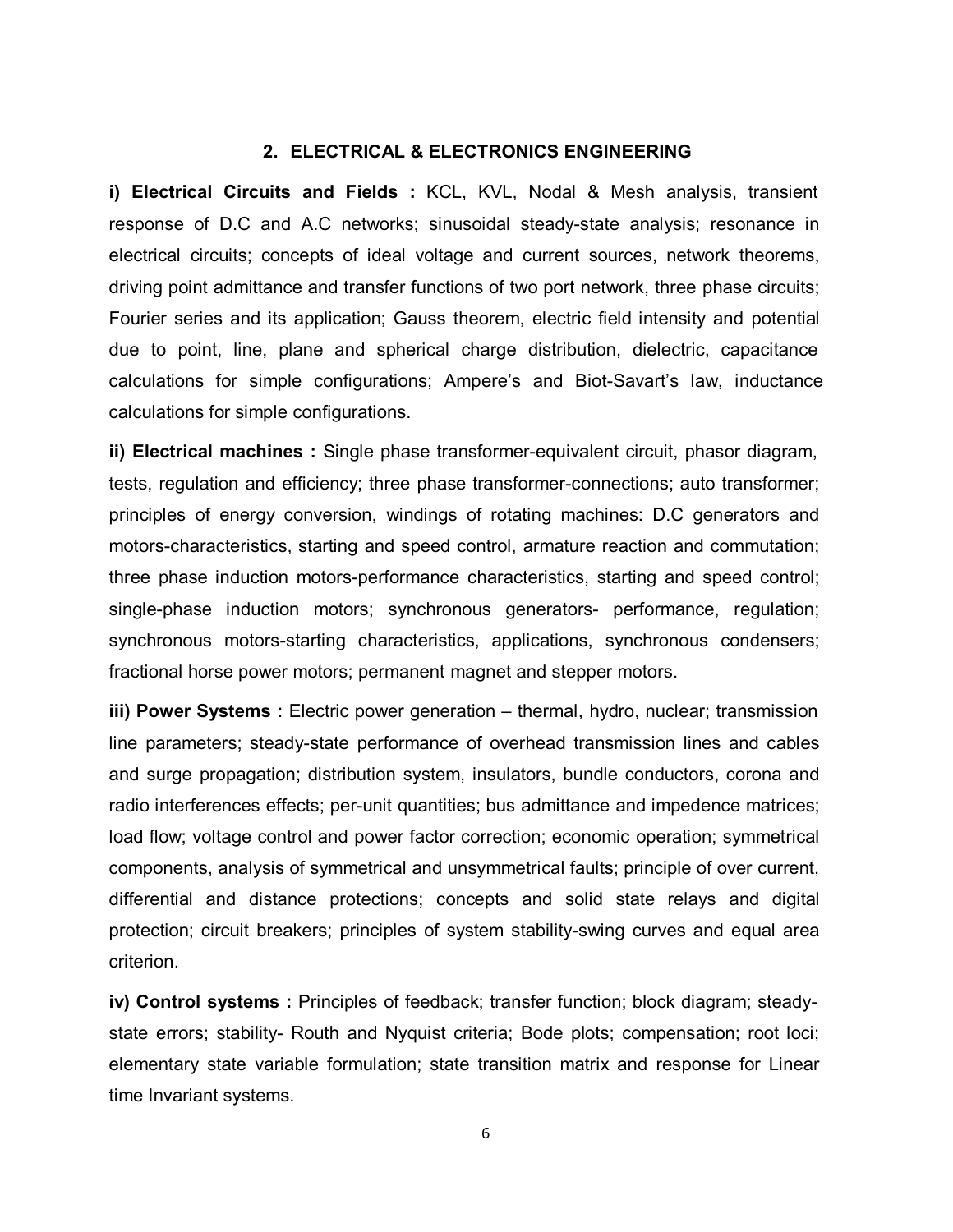v) Power Electronics and Drives : Semiconductor power devices-diodes, transistors, thyristors, triacs, GTO, MOSFETs and IGBTs-static characteristic and principles of operation; triggering circuits; phase control rectifiers; bridge converters-fully controlled and half controlled; principles of choppers and inverters, basic concepts of adjustable speed dc and ac drives.

vi) Digital Electronics : Digital Logic Theory: Number systems-Combinational logic circuits-Minimisation of Boolean functions-IC families-Arithmetic circuits, Multiplexer & decoders-Sequential circuits-Flip flops, counters, shift registers, Schmitt trigger, timers and multivibrators.

Microprocessor : General 8 bit microprocessor Architcture-8085, 8086 processor – Architecture, Memory, I/O interfacing, Instruction set, Addressing modes, Timing diagram & delays, Machine cycles, Interrupts, counters, Assembly language programming.

Microcontrollers: 8 bit microcontroller – 8051 architecture, bus configuration, Instruction sets, programming & applications.

vii) Digital Signal Processing : Analog signals-sampling & Aliasing-Discrete time signals & systems- LTI systems- Convolution sum-Difference equation representation-Z Transform & its Inverse-Discrete Fourier series & Fourier transform-Radix 2 FFT – Decimation in me and frequency- Inverse DFT using FFT-Analog Butterworth & Chebyshev filter design-IIR & FIR filter design and Realisation.

viii) Computer Control of Processes, Networks : State models and state equationscontrollability & observability-pole assignment-discrete data system – state space representation-stability-data hold, Z & modified Z transform – Pulse transfer functionprogrammable logic controllers.

Data networks-switching OSI, Data link control, Media access protocol-BISYNC, SDLC, HDLC, CSMA/CD, TCP/IPBridges, routers, gateways, Ethernet and Arcnet configuration.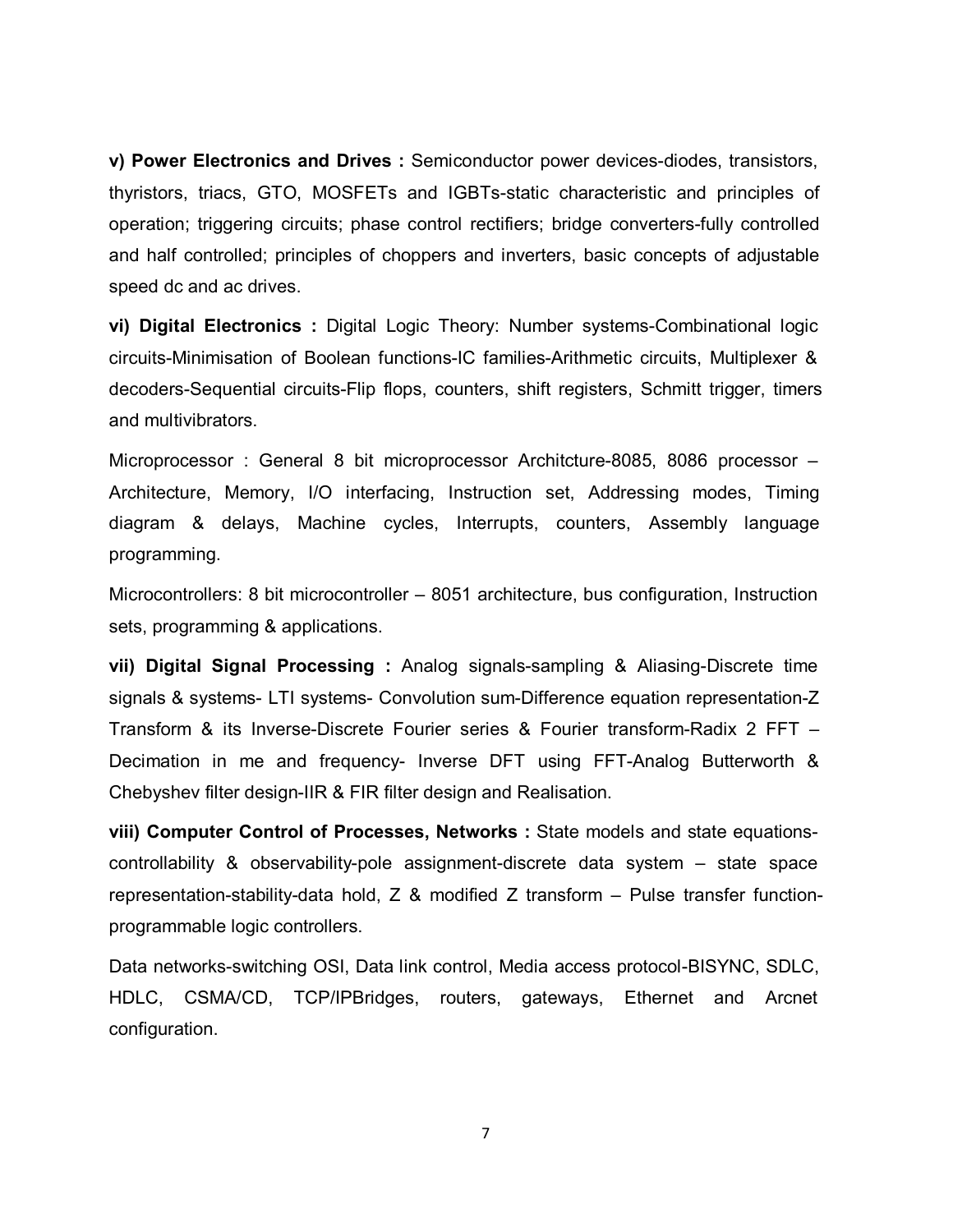ix) Communication Engineering : Modulation and demodulation systems – Types of transmission lines – losses – standing waves – Ground wave and space wave propagation – Digital communication concepts – Data Communication codes, serial and parallel interface – Network protocol – Types of satellites – Advantages of optical fibre communication.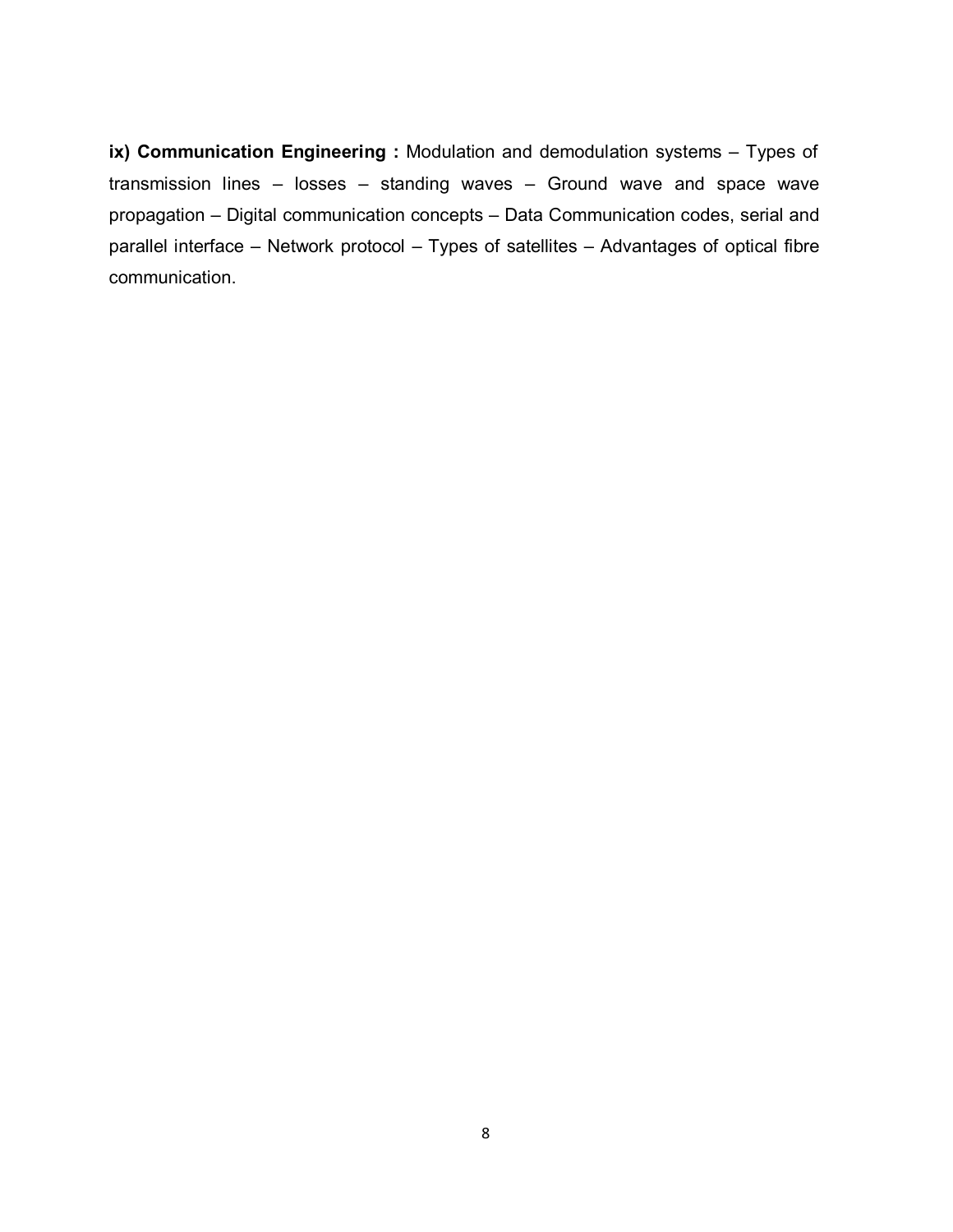#### 3. ELECTRONICS AND COMMUNICATION ENGINEERING

i). Circuit Analysis: DC Circuit analysis, Thevenin's and Norton's equivalent circuits, Sinusoidal steady state analysis, Transient and resonance in RLC circuits.

Electronic Devices: Diodes, Bipolar Junction Transistors, FET, MOSFET, UJT, Thyristor.

Electronic Circuits: Small signal amplifiers using BJT and FET devices, Large signal amplifiers, Power supplies, Feed back amplifiers, Oscillators, Pulse shaping circuits. Digital Electronics: Logic gates, Combinational circuits, Sequential circuits.

Linear Integrated Circuits: Operational amplifiers and its applications, PLL, Voltage regulators, A/D and D/A converters.

Measurements and Instrumentation: Transducers, Digital Instruments, Display and Recording systems. Microprocessor and its applications: Microprocessors-8085 and 8086 architectures and interfaces, Micro-controller and applications.

ii). Electromagnetic Fields: Static Electric and Magnetic fields, Time varying Electric and Magnetic fields, Maxwell equations. Transmission Lines and Networks: Transmission line equations, impedance matching, Filters.

EM waves and waveguides: Guided waves, Rectangular and cylindrical waveguides.

Antennas and Propagation: Aperture antennas, arrays, Propagation of radio waves.

Microwave Engineering: Microwave tubes, semiconductor devices, Passive components, Microwave measurements.

iii). Communication Theory and Systems: AM, FM and PM, Sampling and Quantisation, PCM, DM, ADM, Multiplexing.

Digital Communication: Base band signaling, Band pass signaling, Error control coding, Spread spectrum techniques.

Computer Communication Networks: Definition of layers, data link protocols, Network interconnection. Message routing technologies, End-End protocols.

Optical Communication: Optical Fibers, optical transmitters and receivers.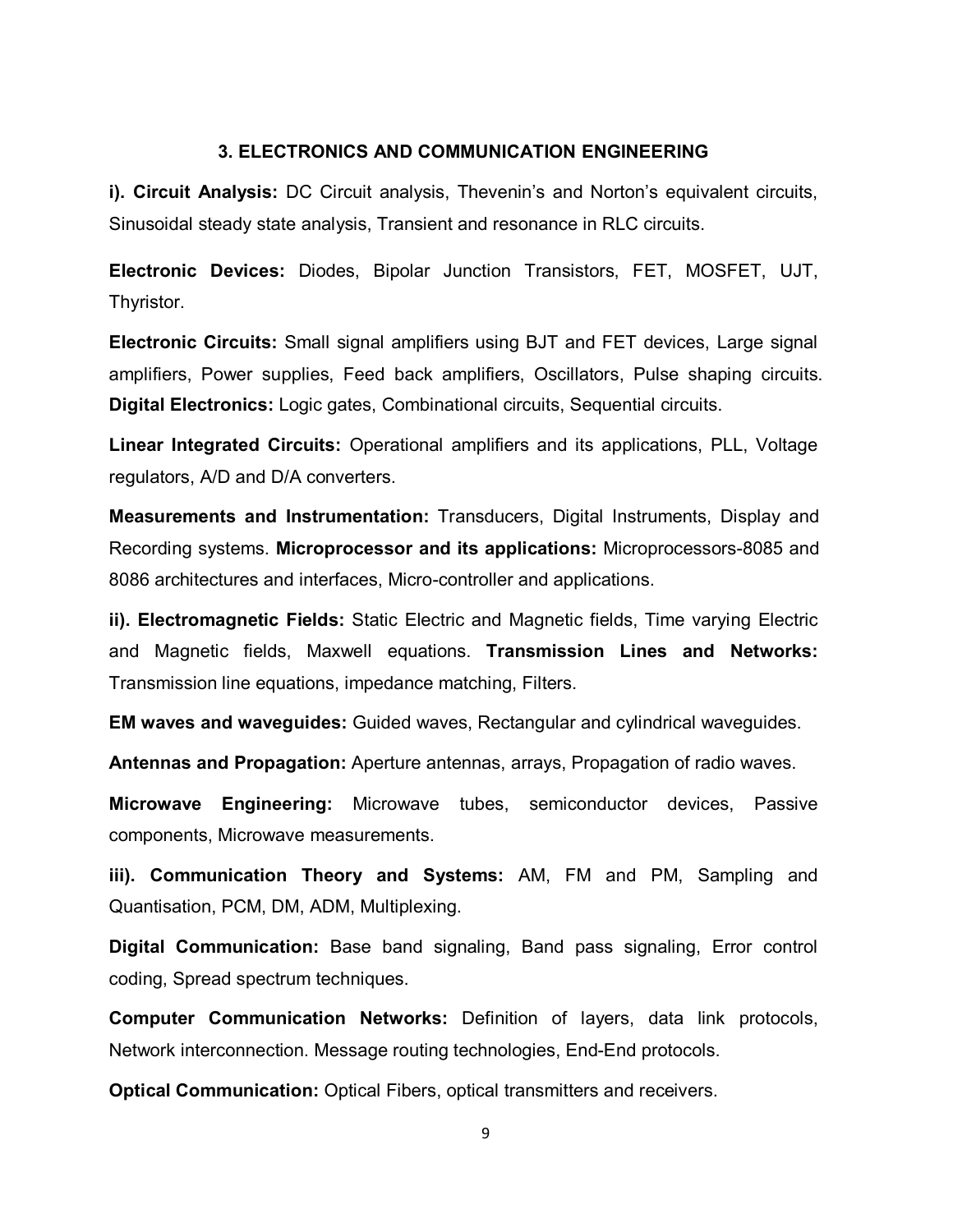iv). Signals and Systems: Continuous time signals and systems-Fourier Transform, Laplace transform, Discrete time signals and systems-DTFT, DFT, Z-Transform.

Digital Signal Processing: IIR and FIR filters, Realisation and implementation, Quantisation effects.

Control Systems: Transfer function, Time and frequency response analysis, Stability analysis, state variable analysis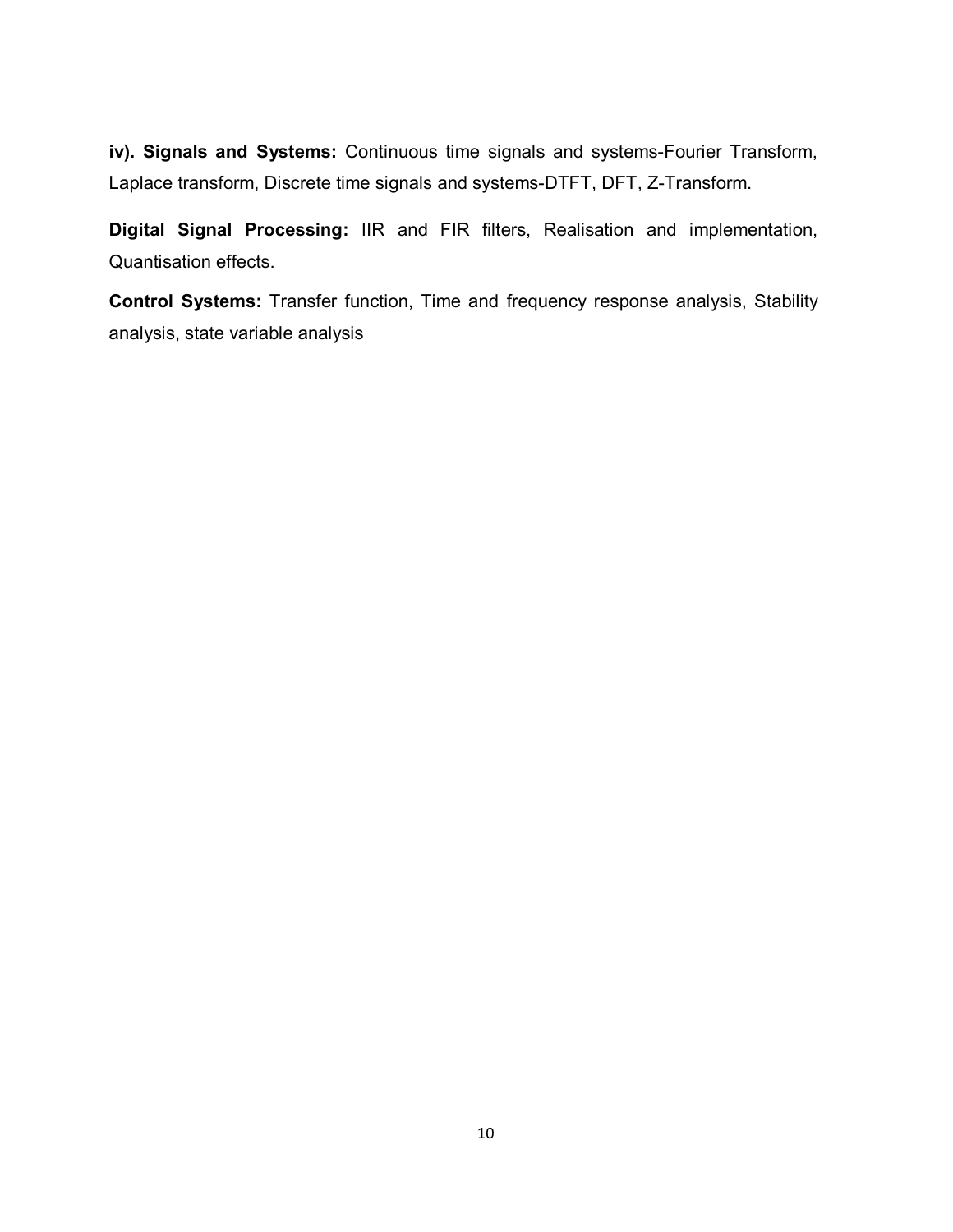# 4. COMPUTER SCIENCE & ENGINEERING AND INFORMATION TECHNOLOGY

i) Applied Probability And Operations Research : Random Processes, Probability Distributions, Queuing Models and Simulation, Testing of Hypothesis, Design of Experiments.

ii) Discrete Mathematical Structures : Formal Language and Automata - Graph Theory.

iii) Compiler Design : Optimisation – Code Generation – Implementation – Principles of Programming Languages – Programming Paradigms.

iv) Operating Systems And System Software : Process Management, Storage Management, I/O Systems, Design and Implementation of LINUX OS, assemblers, Loaders, Linkers, Macro Processors.

v) Distributed Systems : Communication and Distributed Environment, Distributed Operating Systems, Distributed Shared Memory, Protocols, Fault Tolerance and Distributed File Systems, Distributed Object Based Systems.

vi) Programming And Data Structures : Problem Solving Techniques, Trees, Hashing and Priority Queues, Sorting, Graph, Heap Search.

vii) Algorithm Analysis And Design Techniques : Dynamic Programming, Greedy Algorithms, Advanced Algorithms, NP Completeness and Approximation Algorithms.

viii) Microprocessors And Microcontrollers - Computer Architecture And **Organisation** : Digital Fundamentals, Combinational Circuits, Synchronous and Asynchronous Sequential Circuits, Instruction Set Architecture(RISC,CISC,ALU Design), Instruction Level Parallelism, Processing Unit and Pipelining, Memory Organisation.

ix) Digital Signal Processing : FFT, Filter Design.

x) Computer Networks : Data Communication Systems, Applications.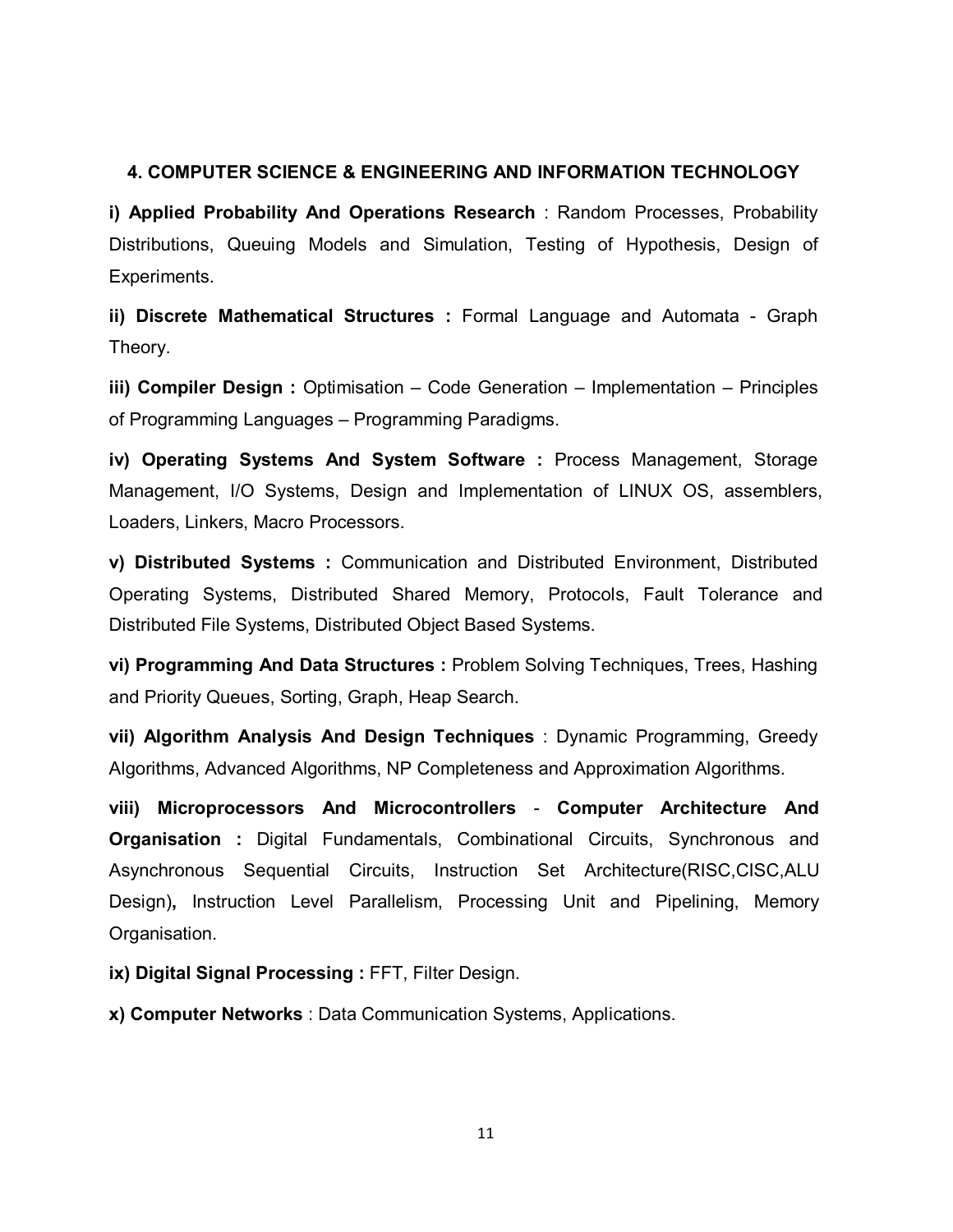xi) Database Management Systems : Relational Model, Database Design, Implementation Techniques, Distributed Databases, Object Oriented Databases, Object Relational Databases, Data Mining and Data Warehousing.

xii) Software Engineering Methodologies : Software Product and Processes - Software Requirements Management - Requirement Engineering, Elicitation, Analysis, Requirements Development and Validation, Requirements Testing - Object Oriented Analysis And Design – Modular Design, Architectural Design, User Interface Design, Real Time Software Design, System Design, Data acquisition System - Software Testing And Quality Assurance - SQA Fundamentals, Quality Standards, Quality Metrics, Software Testing Principles, Defects, Test Case Design Strategies, Software Quality and reusability, Software Project Management, Software Cost Estimation, Function Point Models, Software Configuration Management, Software Maintenance.

xiii) Artificial Intelligence : Intelligent Agents, Search Strategies, Knowledge Representation, Learning, Applications.

xiv) Mobile Computing : Wireless Communication Fundamentals, Telecommunication Systems, Wireless Networks.

xv) Security In Computing : Program Security, Security in Operating Systems, Database and Network Security, Scientific Computing, Information Coding Techniques, Cryptography, Network Security.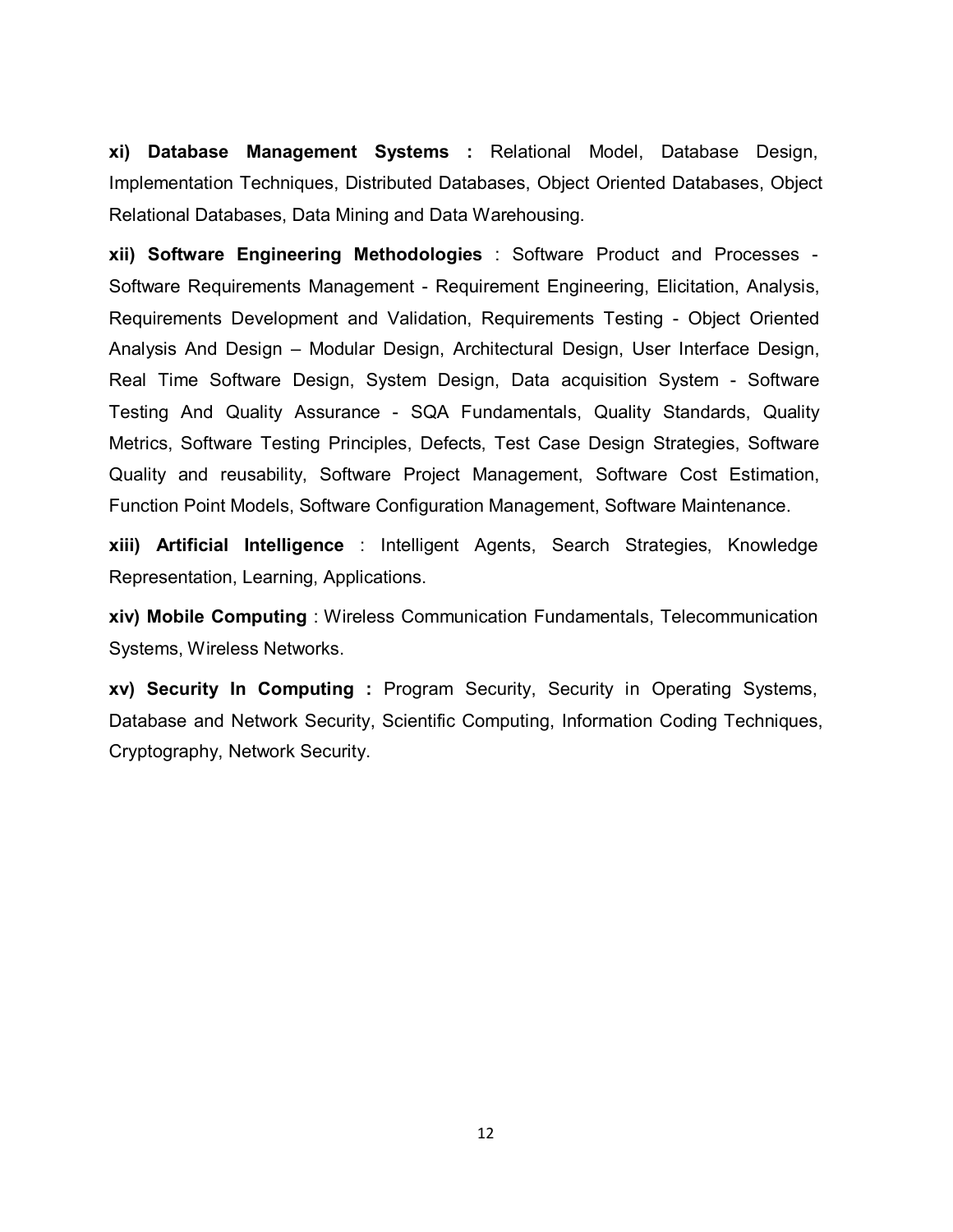# 5. INSTRUMENTATION ENGINEERING

i) Measurements: Units & Standards, Calibration methods, Systematic and random errors in measurement, propagation of errors, static & dynamic characteristics of Transducers. PMMC, MI and dynamometer type instruments. Bridges for measurement of R, L and C. Measurement of voltage, current and power in single and three phase circuits, time, phase and frequency measurements, digital voltmeter, digital multi-meter. Oscilloscope, shielding and grounding.

ii) Analog Electronics: Characteristics and applications of diode, Zener diode, BJT and MOSFET. Small signal analysis of transistor circuits, feedback amplifiers, Characteristics of operational amplifiers and applications of opamps:- difference amplifier, adder, subtractor, integrator, differentiator, instrumentation amplifier, precision rectifier and active filters. Oscillators, signal generators, voltage controlled oscillators and phase locked loop.

iii)Digital Electronics : Combinational logic circuits, minimization of Boolean functions. IC families:- TTL and CMOS. Arithmetic circuits, comparators, Schmitt trigger, multivibrators, sequential circuits, flip-flops, shift registers, timers and counters, sample-andhold circuit, multiplexer, analog-to-digital (successive approximation, integrating, flash and sigma-delta) and digital-to-analog converters (weighted R and R-2R ladder), Characteristics of ADC and DAC (resolution, quantization, significant bits, conversion/settling time). Basics of number systems, 8-bit microprocessor and microcontroller:- applications, memory and input-output interfacing, basics of data acquisition systems.

iv) Industrial Instrumentation & Analytical Instrumentation : Transducers for industrial instrumentation:- displacement (linear and angular), velocity, acceleration, force, torque, vibration, shock, pressure (including low pressure), flow (differential pressure, variable area, electromagnetic, ultrasonic, turbine and open channel flow meters) temperature (thermocouple, bolometer, RTD (3/4 wire), thermistor, pyrometer and semiconductor); liquid level and viscosity measurement. Smart Transmitters (HART/Foundation Fieldbus enabled Transmitters). pH and conductivity meters, Chromatography, NMR & X-ray Spectroscopy.